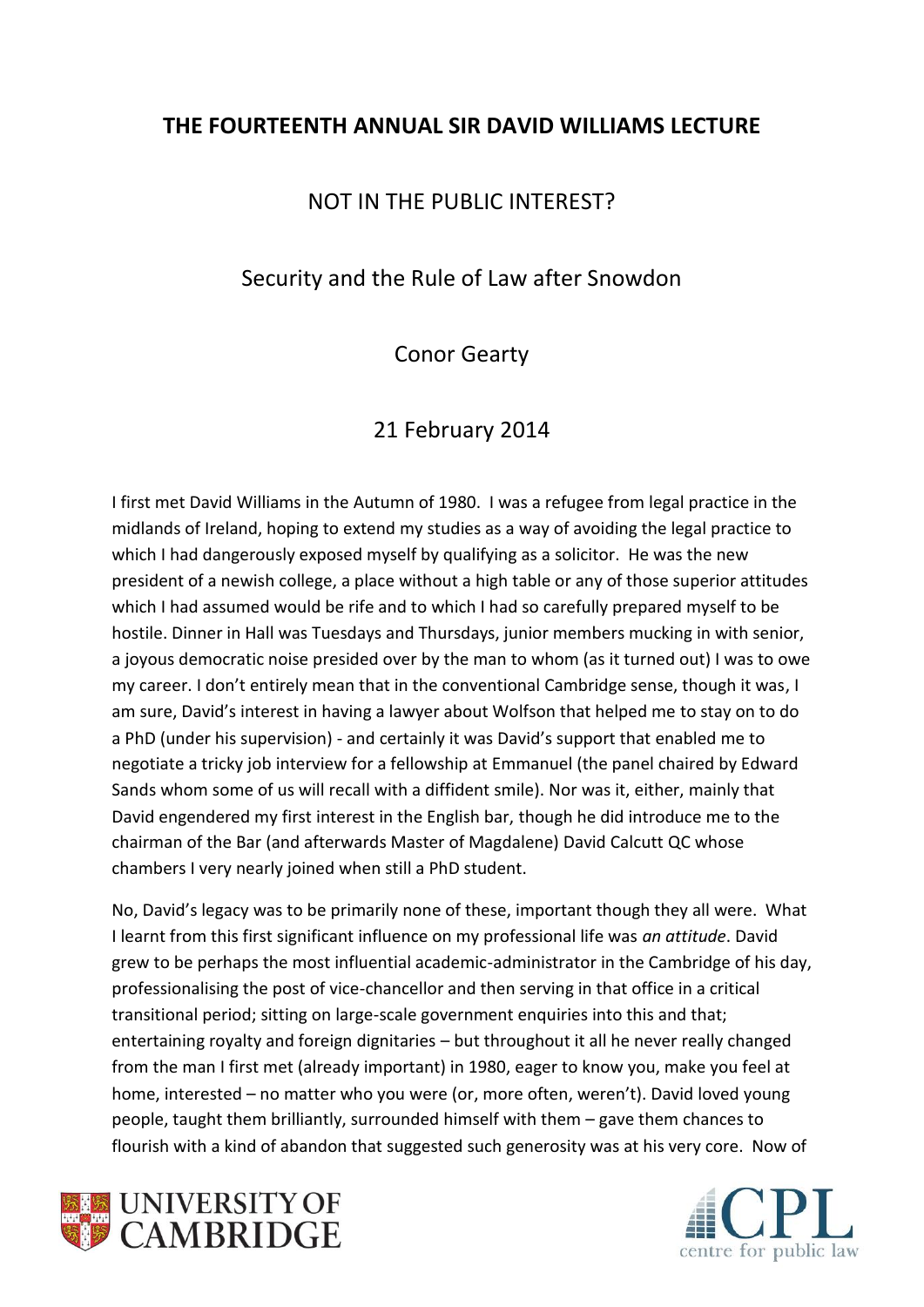course he was also the most, as we'd say today, 'networked' man I ever knew - the thirteen previous lecturers in this series are a roll-call of distinction and a testimony to that fact great judges from around the world, philosophers of world class – David knew them all (and even played tennis with some of them) and they knew him, travelled here, did the lecture on his account and in his memory. I do the same, proudly, but occupying this space tonight not in the league of these predecessors but rather as a student of his, one of the many whose life has been touched so powerfully by his energetic warmth. (I should pause to say, too, that was also true of my late wife Diane - who had been a student of David's at Wolfson as well. Diane's last ever social occasion away from home was the dinner following this lecture three years ago (given by Jeremy Waldron): just two months before her death from cancer in July 2011.)

The attitude shown by David Williams that I have already mentioned was not just as a teacher; it was as a scholar too, and the mark here has been profound as well, and frames this lecture this evening. David wrote two books in the second half of the 1960s which opened up a space for a kind of historical writing about law and civil liberties that was fresh and innovative for its day and which still reads well today. In David's hands, law was neither a consequence nor a reflection of high theory, a grid of meaning imposed by a scholar for whom books had early become not only a source of learning but an escape too from the uncertainty generated by what a Cambridge colleague was later, in a title to one of his books, to call 'real people'. For David law was messy, uncertain, incomplete, packed full of the sorts of loose ends which theoreticians hate but lovers of humanity adore. David was an historian at heart and in his hands the law came alive as a series of stories about power, people and politics. I have taken the title of this lecture from his first book, *Not in the Public Interest*, published in 1965 and concerned with 'the passion for secrecy' in government manifested in 'the Official Secrets Act, the Fifty-Year rule [as it then was], the Security Service, the Press and executive secrecy, the Ombudsman, Crown privilege, D Notices, and nuclear disarmers.' The book had the kind of impact that would today have turned David into an iconic REF-case study, and as many of the subjects on this list indicate it has dated only because it is dated and not because of its themes. The final sentence in the introduction would be one any of us would be proud of today: 'The ultimate danger of executive secrecy in a much-governed country is that it denies the knowledge essential for an informed public opinion and that it inhibits effective scrutiny and criticism of the government and the administration.'

The book's subtitle was *The Problem of Security in Democracy*. What would David have made of the Snowden revelations, of the phenomenon of Edward Snowden? The facts are predictably murky but a legal opinion released last month commissioned by Tom Watson MP as chair of the All Party Parliamentary Group on Drones and written by Jemima Stratford QC and Tim Johnston of Brick Court Chambers has painted a picture of disturbing levels of surveillance and possible data transfer, all of which is in their view of dubious legality. The



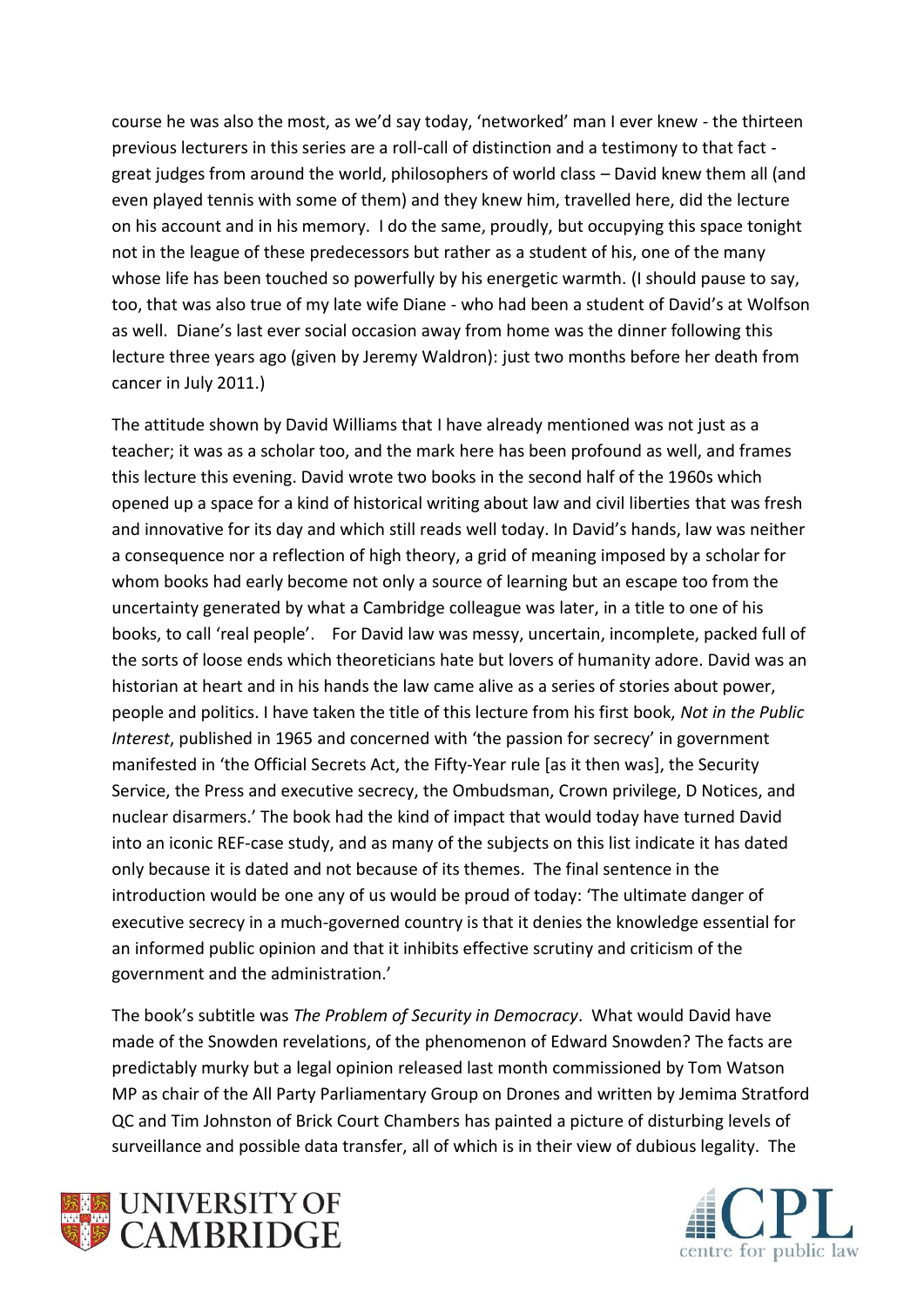word 'dubious' here is or ought to be surprising: the whole scheme of GCHQ activity revealed (or I should say, I suppose, 'alleged' since as these lawyers say the Government 'has refused to confirm or deny the existence of the programme' upon which they have been asked to advise) is not as you might have thought self-evidently unlawful. It may well be lawful – and lawful moreover in a way that is not on account of some peculiar prerogative or pseudo-legal dictate by a Minister of the sort that David Williams used to delight in exposing - but lawful rather on account of empowering legislation enacted by Parliament, in this case the Regulation of Investigatory Powers Act 2000 (or 'RIPA' as it is more commonly known). We have seen exactly the same with the ruling earlier this week (by one of my predecessors as David Williams lecturer Lord Justice John Laws) that the detention of David Miranda under the terrorism laws was in fact lawful – critics of the police power may not be as aware as the judges in the case had to be of quite how subjective the relevant enabling power in that law is. I shall return to this – to my mind important – possibility of legal legitimacy in cases such as these a bit later.

And what would David have made of a little noticed case decided at the end of December 2012 by Lord Justice Moses and Mr Justice Simon sitting in the Administrative Court (*R (Noor Khan) v Secretary of State for Foreign and Commonwealth Affairs* [2012] EWHC 3728 (Admin)). The Claimant had asserted that employees in GCHQ were and are providing intelligence to the US for use in drone strikes in (among other places) Pakistan and that as such they are at significant risk of being accomplices to murder and/or 'conduct ancillary to crimes against humanity or war crimes'. The facts as alleged were poignant: 'On 17 March 2011 [the claimant's] father Malik Daud Khan was presiding over an outdoor meeting of the local Jirga to settle, with other elders, a commercial dispute. A missile was fired from a drone and the claimant's father was killed with 49 others who were attending the Jirga.' Now it was surely inevitable and from a legal point of view right that the judges should have declined to be drawn into any discussion of the legality of the actions of a foreign power (and specifically and importantly for what follows a friendly one, the United States of America). The judges found it 'hard to see the point of any declaration which merely says that those who pass on intelligence may be at risk of breaking the law, if their activities and their state of mind fall within the scope of [the relevant sections] of the Serious Crime Act 2007' and so here it was 'not possible to produce a meaningful declaration which accurately identifie[d] the necessary *mens rea* without reference to specific facts.' Once again, as with Snowden, the court was not dealing with any kind of residual prerogative power. There was a committee in Parliament that looked at these things, and a special court - the Investigatory Powers Tribunal - that might plausibly also be brought into the equation. Available too were special Intelligence Services and Interception Commissioners, also established by statute. There was, therefore, simply 'no basis on which this court could or should conclude that a declaration would fill a void and impose the rule of law on a lawless territory.' And as for the Americans? As Lord Justice Moses put it, 'the claimant cannot



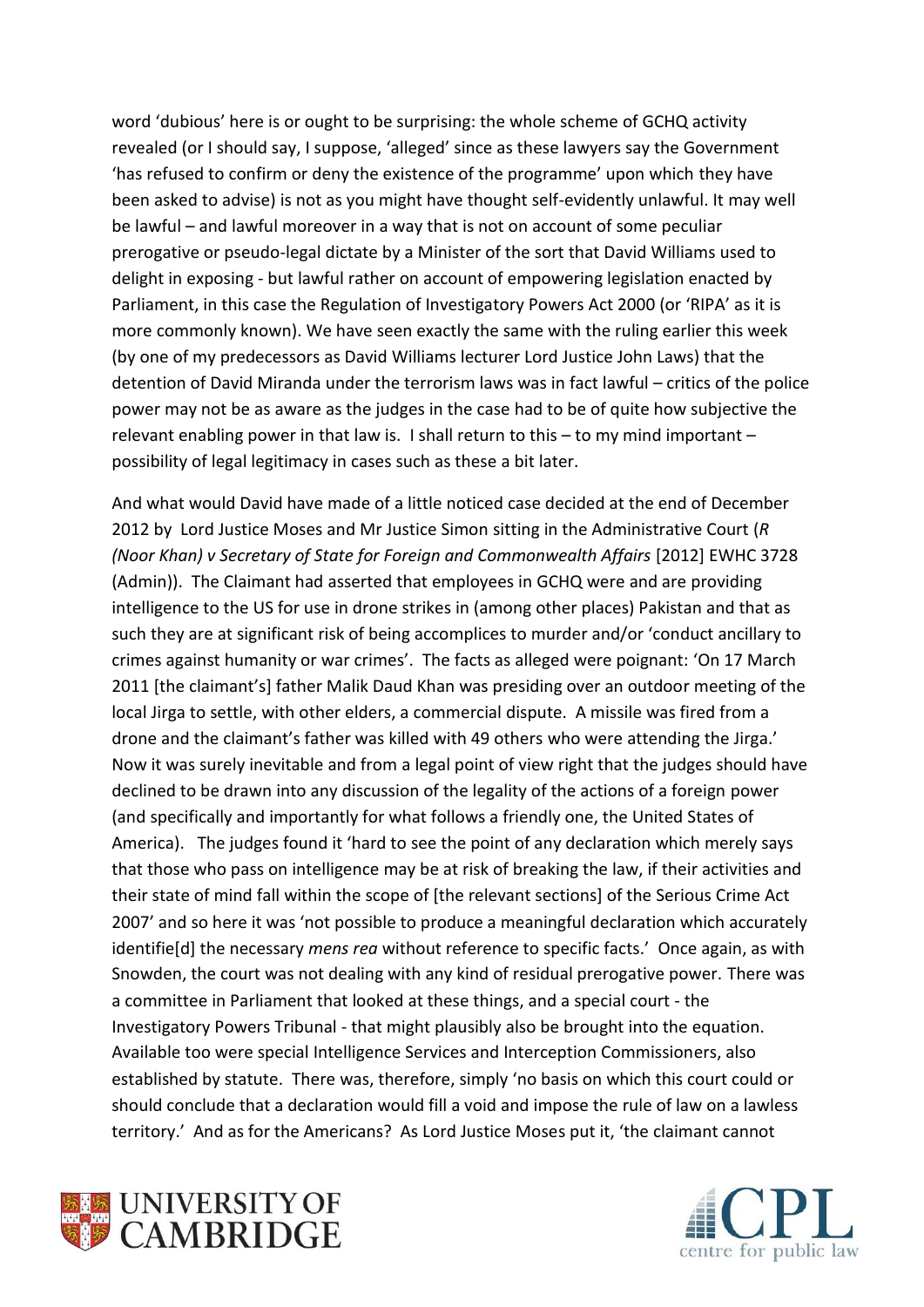demonstrate that his application will avoid, during the course of the hearing and in the judgment, giving a clear impression that it is the United States' conduct in North Waziristan which is also on trial'. To go down this route would be 'damaging to the public interest without any countervailing justification or advantage... In short there is no need or reason ... to [ in Moses LJ's exact words] "go there".'

There is a haunting resemblance here to the Gibson Report, finally published in the days before Christmas last year after a delay of some eighteen months. The chair Sir Peter Gibson and his team found evidence of British involvement in rendition and of awareness of illtreatment of detainees by 'liaison partner from other countries'. It concluded that there were many questions left open about the training of key front-line staff and about how the government and the agencies went about providing information to Parliament. The report was explicitly interim with no fewer than twenty-seven questions set out in an annex which needed urgently to be addressed. But this is now not being done by the independent judgeled enquiry that had been promised and which had led to the establishment of the Gibson enquiry; rather as the government announced when finally publishing the report, it is to be the responsibility of a parliamentary oversight body, the Intelligence and Security Committee. Dame Janet Paraskeva, who sat alongside Sir Peter, has reportedly expressed deep disappointment at the transfer of responsibility, to a body moreover that has only on one occasion ever met in public. How right is she to 'remain hopeful that the detainees will get their chance to have their say before the ISC'? As Wolfson man the excellent Conservative MP Andrew Tyrie put it 'It is deeply shocking that Britain facilitated kidnap and torture'.

All these examples are not about direct engagement with what will strike many lawyers (and non-lawyers) as deeply disturbing behaviour, so much as they are about, as Andrew Tyrie grasps well, 'facilitation'. As compared with the past here is an important change in the nature of that which must not be disclosed. During the colonial period it was direct state violence by the British forces abroad that needed (in the name of security of course) to be denied, that it was 'not in the public interest' to acknowledge. This traditional kind of imperial cover-up has not entirely gone away: who cannot have been moved by the testimony of an array of elderly Kenyans giving direct evidence in an English court of their brutalisation at the hands of British forces, or have failed to have been affronted by the secrecy with which the Foreign and Commonwealth Office has continue doggedly to shroud its vast archives of colonial activity? If we include Northern Ireland within our remit we have of course many further examples immediately to hand of shocking British engagement in extended detention, police and army brutality and even what, if it were happening in a country we didn't like, we would have no hesitation in calling 'death squads'. There are also the many examples of the wrong people having been punished for terrorist crimes, and kept in jail long after the lack of safety of their convictions was evident to all.



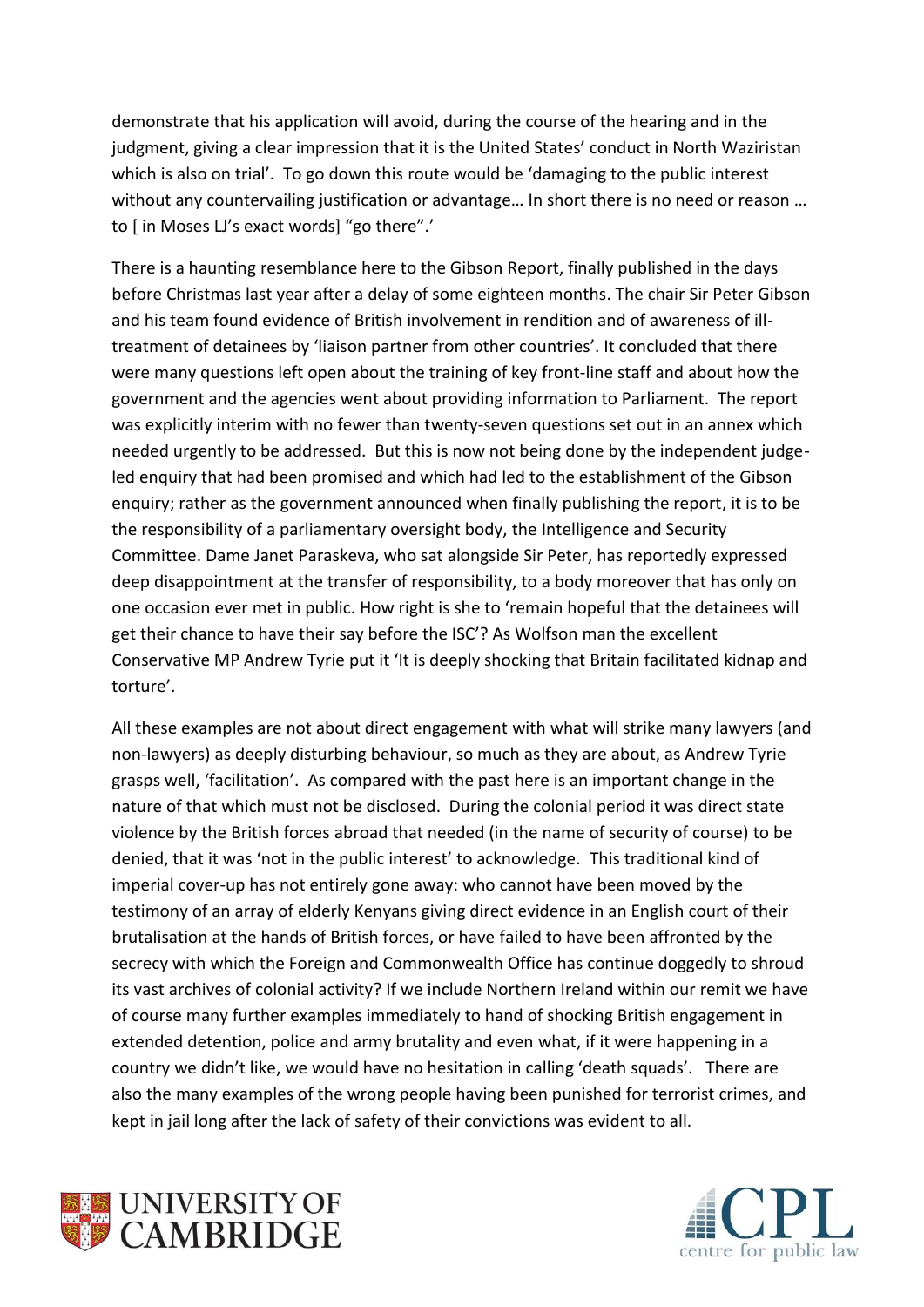During this (as I will call it here) 'imperial period' of direct executive wrongdoing, what public interest could there possibly have been in the protection of terrible wrongdoing from exposure and in the maintenance of a secrecy that allowed for none of the 'effective scrutiny and criticism' for which David Williams argued at the start of his book? Of course in each case there was the imperative of preserving the status quo (control of the colonies; an enforced peace in Northern Ireland) but how this was being done needed particularly to be hidden. Why? Answering this question about the past helps us, I think, to understand the present, the current vogue for 'facilitation'. There is a marvellous chapter in the late Brian Simpson's magisterial *Human Rights and the End of Empire* which gets right to the core of what I am discussing this evening: the Attlee administration of the 1940s was thinking about signing up to the European Convention on Human Rights at exactly the time that the British were seeking to reassert their global power as though the Second World War had never happened. The Colonial office (as it then was) put up stout resistance to the Convention. 'You mustn't' they said (or words to that effect) and then (more or less) 'Have you any idea of what we do abroad?' In a way they were right to be cautious. They were what Michael Ignatieff in a controversial book about the 11 September attacks was later to call 'the Carnivores', the guardians at the gates who allowed the rest of us, 'the Herbivores', to enjoy our way of life, with all its apparent commitment to freedom, equality and the rule of law – while not having our belief in all three disturbed.

These Carnivores saw what was coming. The first case in the 1950s was damaging enough (involving Cyprus) but the document really began to throw its weight about only later - *Ireland v United Kingdom* in the 1970s shed light on the brutality of the interrogation of suspects in Northern Ireland and in the first decade of this millennium a succession of cases have held the authorities to account not only for inhumanely treating (and often killing) unfortunately innocent Iraqis but also brutalising (and almost casually killing) our own troops (through bullying for example, or recklessly dangerous training or drills, or the failure to provide adequate equipment when on patrol) – Strasbourg has been dealing with issues like these, to the fury of enthusiasts for the armed forces, they make war impossible has been a common cry.

The 'public interest' in keeping such matters under cover, the interest that explains the Colonial Office's resistance to the Convention, is not about protecting individual soldiers or even generals from being held accountable. Every system can afford a few 'rotten apples', can even strengthen its sense of its own righteousness by occasionally throwing such aberrants to the lions of justice. What a system cannot afford to do is expose the extent to which it is constructed on what are after all a set of lies. That was what concerned the Colonial Office, rightly, in the late 1940s. It was all very well for the country to believe itself special, a place where justice reigned and civil liberties and the rule of law were the norm, where fairness and a respect for the individual were in the life-blood of the nation. These were important things to believe and they might even have been essential to having got



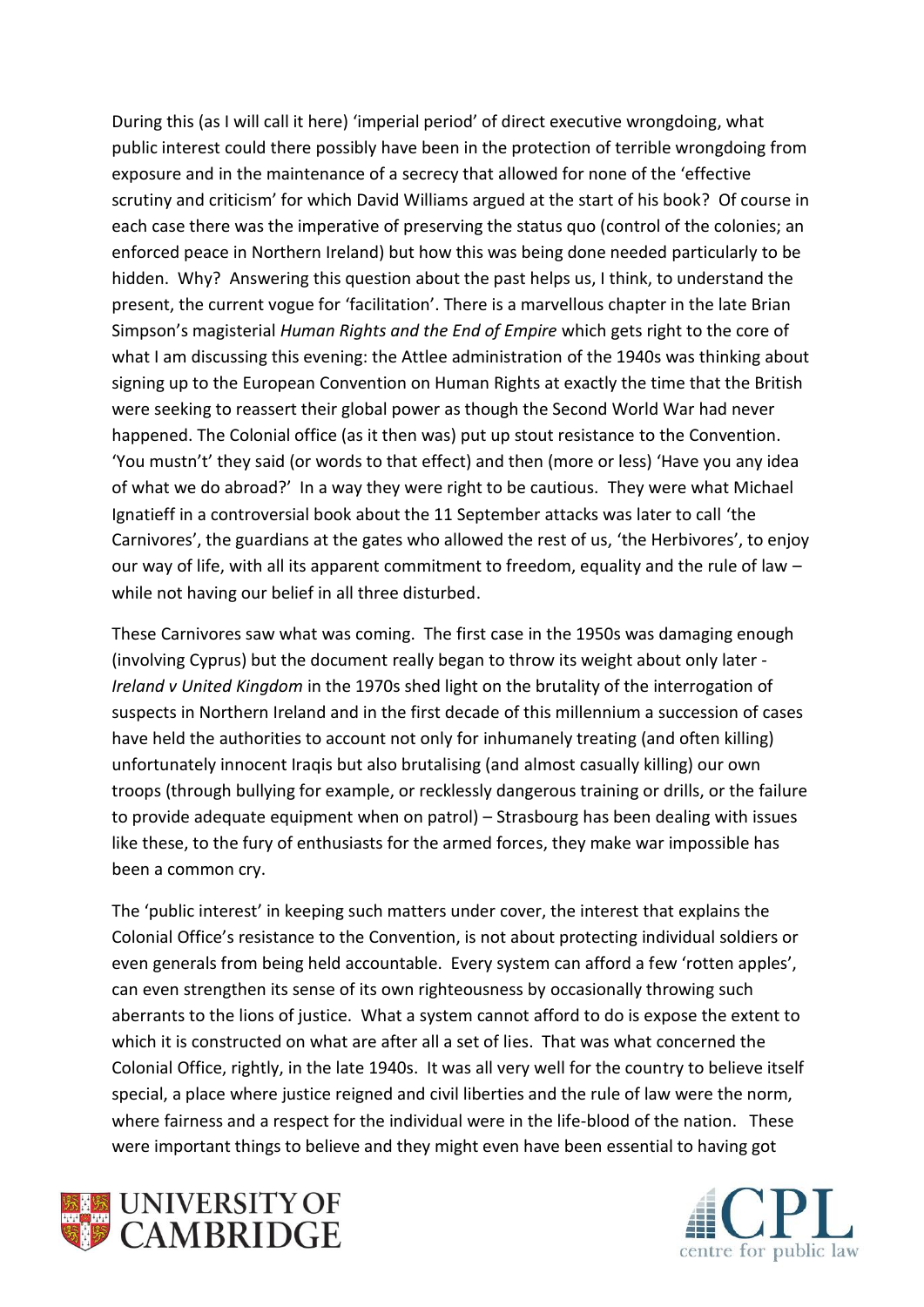through the terrible war just ended. But the past and (it was hoped) future prosperity of the nation were built on a level of exploitation of the foreigner that was too terrible to be acknowledged. The universality of human rights and the turn to law that this shift seemed to signify were dangerous because they were potentially so destabilising to this nation's collective sense of self. Security demanded secrecy because too much truth could not be countenanced.

That is a strong public interest and, as I have earlier anticipated, I think it helps explain the present as well as the past. Direct action is more or less over, but facilitation remains. In truth the Cold War - which overlapped with these colonial and pseudo-colonial battles - was always mainly about facilitation, and when it ran up against the law it was the law that invariably buckled, not 'going there' as Moses LJ would have put it (with his characteristic and attractive frankness) had he been then a judge. Now of course this cost something – the rule of law appeared frayed at the edges, not as complete as theory required and as its enthusiasts so loudly claimed, not so majestically impartial as Dicey had said and as university tutorials sought constantly to ram home. But this was okay as long as the departures from the mainstream could be presented as just that – *departures from the mainstream* – 'one-offs', unusual, special facts etc. This was how even Dicey had explained why his theories about freedom (epitomised in the old Salvationist case *Beatty v Gillbanks*, a favourite of David's) did not, after all, apply to Irish nationalists. It is why it was possible for the Court of Appeal's collusion in the deportation of Dr Soblen to the US in 1962 to have been so quickly marginalised when as a contemporaneous comment in the *Criminal Law Review* put it ". . . Had the country demanding Dr. Soblen's return been Mexico, for instance, or Finland-the examples are random – the story would not have been the same. But it was a cold war situation, and the cold war is an enemy of decency and consistency." It was the same with the *Hosenball* case fifteen years later. David Williams's books were about looking to the margins and making them central, testing the truth of theory by checking when theory doesn't apply, and being unafraid to build a new truth as a result.

So what truth do we have today, when the rule of law and the protection of human rights have never been stronger and yet despite this the tentacles of the security state have become ever longer, more pervasive, and the desire to facilitate the Americans as pressing as it ever was when safety from Soviet attack was the central policy goal? It was war, hot, cold or colonial which held law largely at bay where foreigners and enemies were concerned, allowed us either to hide from view the actions of our guardian carnivores or explain away their bad conduct as aberrant when it was forced before our eyes. Without the credible alibi of war, law and human rights have certainly been able to make fast progress, but at what price? Recalling a remark made earlier, how can it even be arguable that what Snowden has revealed can have been lawful? Or Miranda's detention for nine hours? Where could the legal edifice come from that allows the Court of Appeal to dodge the



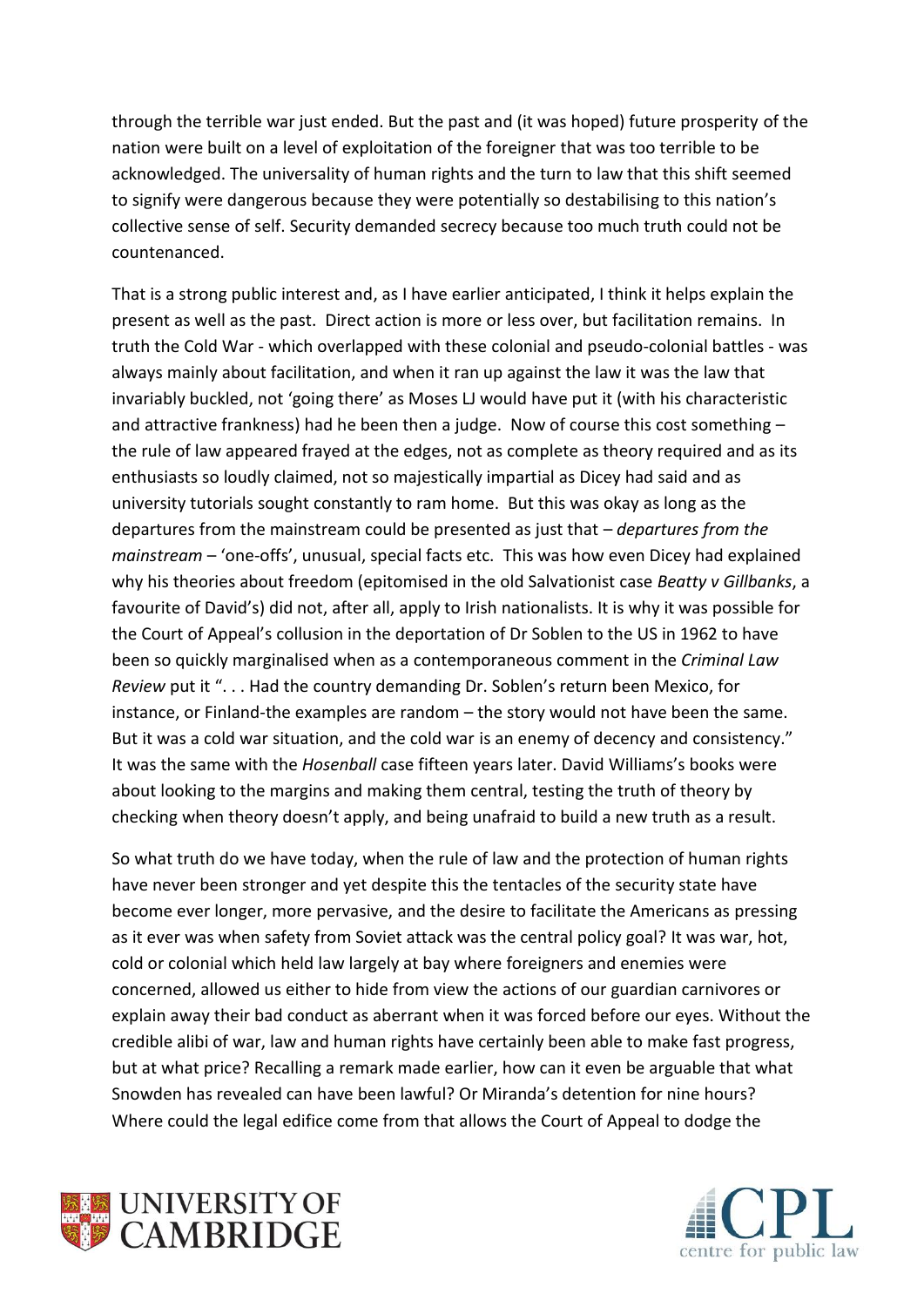drones issue by pointing to statutory safeguards and - even - a special tribunal. How have law (and human rights) ended up in such a place?

The process started even before the end of the Cold War and began as far away from Smiley's people as it is almost possible to imagine, in a courtroom in Newington Causeway, where an antique dealer was on trial. Mr Malone was charged with (and later acquitted) of dishonest handling of stolen goods and in the course of his trial it emerged the police had been listening to his telephone conversations, under a ministerial rather than judicial warrant. Shades of *Entick v Carrington* though Megarry VC did not see this in a long judgment that exonerated the authorities and has perplexed generations of students from the moment it was handed down. Strasbourg came to the rescue condemning the action as an interference with privacy that was fatally unregulated by law. The law that resulted, the Interception of Communication Act 1985, put such snooping - and much else besides - on a statutory basis. Ex-judges were dragged in to oversee things. A complaints system was set up. And it worked. Strasbourg went away. Subsequent litigants lost out if their complaints could be categorised as covered by the new law. Catching the mood of the times with admirable foresight, the security service went down the same route just months before the fall of the Berlin wall. The Intelligence Service followed suit in 1994. Gone from the shadows they were (as Ian Leigh and Laurence Lustgarten were to put it in their well-known book) now 'In from the Cold'. Here is the Preamble to the 1994 measure.

An Act to make provision about the Secret Intelligence Service and the Government Communications Headquarters, including provision for the issue of warrants and authorisations enabling certain actions to be taken and for the issue of such warrants and authorisations to be kept under review; to make further provision about warrants issued on applications by the Security Service; to establish a procedure for the investigation of complaints about the Secret Intelligence Service and the Government Communications Headquarters; to make provision for the establishment of an Intelligence and Security Committee to scrutinise all three of those bodies; and for connected purposes.

The RIPA which is the stumbling block from clear illegality in the Snowden case followed in 2000, the same year as the terrorism Act which did for Miranda this week. The lesson was clear. If local and Strasbourg courts were intent – in the name of the rule of law as part of human rights – upon ensnaring with 'red tape' executive action that had previously been outside the law, then it was time to ensure control over the sort of 'red tape' that was to be required. The devil was in the detail – not a strongpoint of politicians and headline writers. New worlds of only-apparent openness were created; innovative functionaries who had judge-like qualities (might even be judges) were conjured from the ether to provide assurances. Parliamentary committees were created, their grandeur a mask for their impotence. And if courts managed to force their way in, their cases should be in secret. Lawyers can represent their clients certainly but without meeting them, and only after